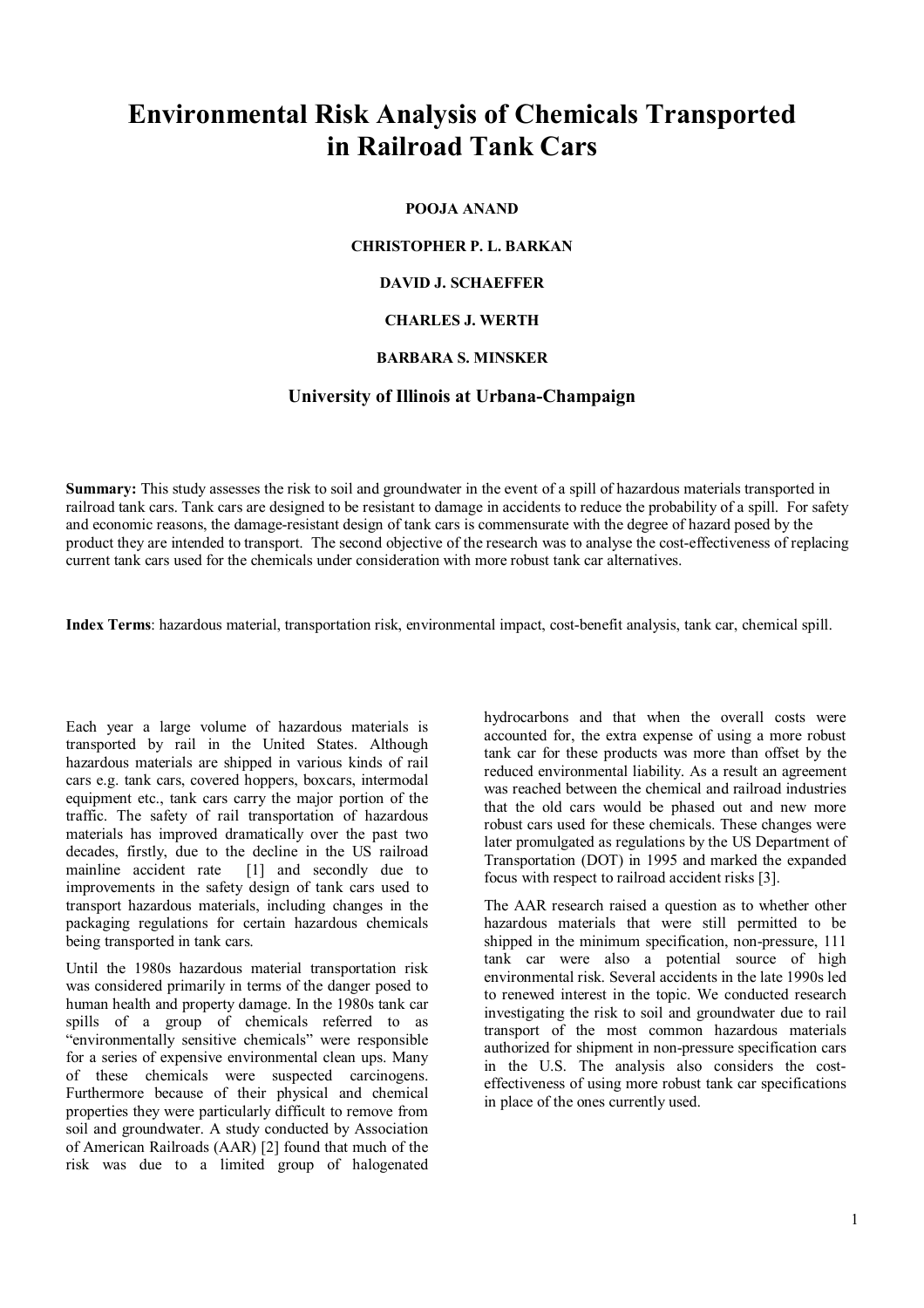#### **METHODOLOGY**

Risk is calculated as the product of probability of an event occurring and its consequence (Equation 1).

$$
R = P \times C \tag{1}
$$

where,

- $R =$ Risk from an event
- $P =$  Probability of occurrence of the event

 $C =$ Consequence of the event

In the context of hazardous material transportation risk, we are interested in the probability of an accident resulting in a release of a hazardous material, and the consequence of that release. The consequence of a hazardous materials release can be measured in a number of ways but in the context of this study, we were primarily interested in the consequences as measured by the cost to clean up the spilled chemical as expressed in Equation 2.

$$
R_c = FP_c C_c \tag{2}
$$

where,

 $R_c$  = Risk of a release in "\$ per car-mile", for a commodity 'c'

 $F =$ Railcar derailment rate per car-mile (initiating event)

 $P_c$  = Probability of release of the group of tank cars used to transport commodity 'c'

 $C_c$  = Expected clean up cost for commodity 'c' in \$

#### **Chemicals for Consideration**

The group of chemicals considered in this study was drawn from the 125 most commonly shipped hazardous materials that were authorized for shipment in nonpressure specification tank cars (Table 1). A large percentage of the carloads of these materials are transported in non-pressure specification cars, and more than 50% of them are transported in the most commonly used tank car, the 111A100W1 (Figure 1).

| Acetaldehyde                                         | Hydrocarbons, Liquid, N.O.S.           |
|------------------------------------------------------|----------------------------------------|
| Acetic Acid, Glacial                                 | Hydrochloric Acid                      |
| Acetic Anhydride                                     | Hydrogen Peroxide, Stabilized          |
| Acetone                                              | Isopropanol                            |
| Acrylonitrile, Inhibited                             | Kerosene                               |
| Acrylic Acid, Inhibited                              | Maleic Anhydride                       |
| Alcoholic Beverages                                  | Methanol                               |
| Ammonium Nitrate, Liquid                             | Methyl Methacrylate Monomer, Inhibited |
| Benzene                                              | Methyl Tert Butyl Ether                |
| <b>Butanols</b>                                      | Nitric Acid                            |
| Butyl Acrylates, Inhibited                           | Other Regulated Substances, Liquid     |
| Combustible Liquid, N.O.S.                           | Other Regulated Substances, N.O.S.     |
| Compounds, Cleaning Liquid                           | Petroleum Crude Oil                    |
| Cyclohexane                                          | Petroleum Distillates, N.O.S.          |
| Denatured Alcohol                                    | Phenol, Molten                         |
| Diesel Fuel                                          | Phosphoric Acid                        |
| Elevated Temperatures Liquid, Flammable, N.O.S.      | Phosphorus, White, Dry                 |
| Elevated Temperatures Liquid, N.O.S.                 | Potassium Hydroxide, Solution          |
| Environmentally Hazardous Substances, Liquid, N.O.S. | Propylene Oxide                        |
| Ethanol                                              | Sodium Chlorate, Aqueous Solution      |
| Ethyl Acetate                                        | Sodium Hydroxide Solution              |
| Ethyl Acrylate, Inhibited                            | Styrene Monomer, Inhibited             |
| Ferric Chloride, Solution                            | Sulfur Molten                          |
| Ferrous Chloride, Solution                           | Sulfuric Acid                          |
| Flammable Liquids N.O.S.                             | Sulfuric Acid, Spent                   |
| Formaldehyde, Solutions                              | Toluene                                |
| Fuel Oil                                             | Toluene Diisocyanate                   |
| Fuel, Aviation, Turbine Engine                       | Vinyl Acetate, Inhibited               |
| Gasoline                                             | Xylenes                                |
| Hexamethylenediamine, Solid                          |                                        |
|                                                      |                                        |

**Table 1 59 Commodities Authorized for Transport in Non Pressure Tank Cars**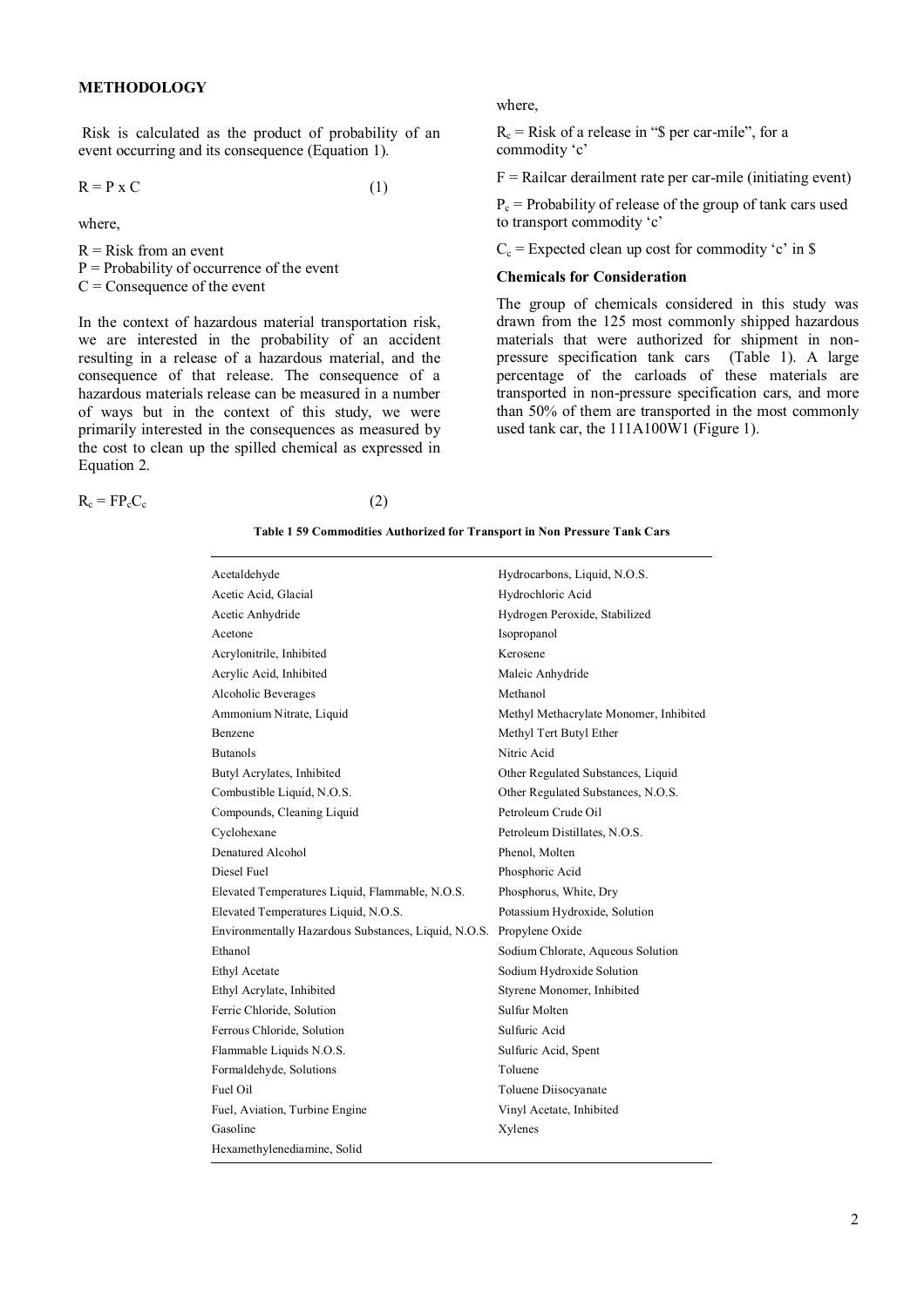

**Figure 1 Annual Number of Carloads Transported by Top Ten Tank Car Specifications for Products of Interest** 

## **PROBABILITY ANALYSIS**

Train accident rate or accident frequency is a key parameter in determining the risk associated with transport of hazardous material by rail. Basic train accident rate statistics can be calculated using Federal Railroad Administration (FRA) data. FRA and AAR statistics for the interval 1992-2001 were used to compute an industry

average, per-car-mile derailment rate statistic [4]. This rate is 0.000000126 derailments per car, per mile, or one derailment for every 7,911,198 miles traveled.

The second important parameter for probability analysis is the probability of release from a tank car that has been derailed in accidents. Tank car classes differ in their damage resistance. Consequently the conditional probability of release depends on the class of the derailed tank car. Different chemicals are transported in different tank car classes; therefore, the conditional probability of release varies from one chemical to another. Therefore, an analysis on a chemical-by-chemical basis is necessary. Another aspect in release probability calculation is that, in general, more than one type of tank car class is used to transport a chemical. Data from the RSI-AAR Railroad Tank Car Safety Research and Test Project [5, 6] were used to estimate the conditional release probability of tank cars (Table 2) used for the products listed in Table 1. A merge of the AAR Universal Machine Language Equipment Register (UMLER) database and AAR TeleRail Automated Information Network (TRAIN II) database was used to obtain information on traffic volume for all materials. However, only the tank car carrying the maximum carloads was used for all the chemicals. For all the chemicals transported in carbon steel cars 111A100W1 is the most commonly used car except for sulfuric acid for which the maximum carloads were transported in 111A100W2.

| <b>Car Class</b>  | <b>Release Probability</b><br>of a Derailed<br><b>Tank Car</b> | <b>Car Class</b>  | <b>Release Probability</b><br>of a Derailed<br><b>Tank Car</b> |
|-------------------|----------------------------------------------------------------|-------------------|----------------------------------------------------------------|
| 105A100W          | 11.44                                                          | 111A100W6 - NI    | 10.45                                                          |
| 105J100W -1/2 HS  | 9.17                                                           | 111J100W3 -1/2 HS | 26.67                                                          |
| 105A300W          | 9.80                                                           | 111A100ALW2 - NI  | 51.26                                                          |
| 105J300W-1/2 HS   | 8.26                                                           | 111A60W7          | 10.05                                                          |
| 105A500W          | 3.82                                                           | 111A60ALW1 - NI   | 53.08                                                          |
| 105J500W - 1/2 HS | 3.16                                                           | 111A60ALW2 - NI   | 51.26                                                          |
| $111A100W1 - NI$  | 34.07                                                          | $111S60ALW1-NI$   | 53.08                                                          |
| $111A100W2 - NI$  | 32.32                                                          | $111S60ALW2 - NI$ | 51.26                                                          |
| 111A100W3         | 28.99                                                          | 114A340W - NI     | 14.24                                                          |
| 111A100W5 - NI    | 32.32                                                          | 211A100W1 - NI    | 34.07                                                          |

**Table 2 Conditional Release Probabilities, given Derailment for Tank Cars used for Products of Interest** 

## **CONSEQUENCE ANALYSIS**

The extent of contamination of the environment following a hazardous material spill depends on the properties of the chemical spilled as well as the environmental characteristics of the spill site.

#### **Chemical Characteristics**

Different chemicals interact differently with the environment because of differences in their physical and chemical properties e.g. toxicity, mobility, recalcitrance etc. There was little or no spill history for many of the chemicals under consideration. For those that had been spilled, the differences in environmental features at one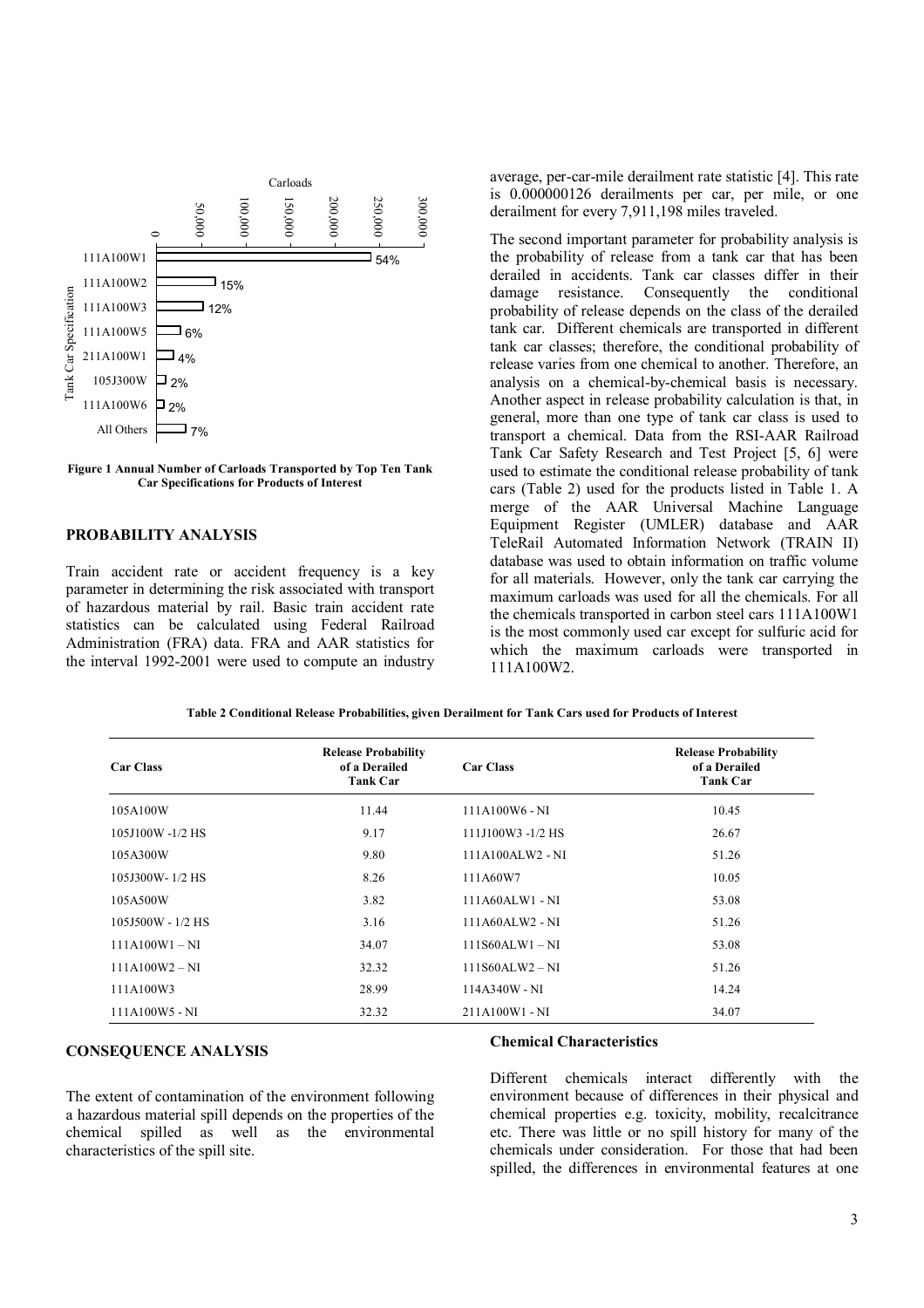site compared to another meant that generalization of the restoration costs was not possible. Therefore something more than a strictly empirical approach was needed. We needed a modeling process that could simulate a hazardous material spill of any chemical in a variety of prescribed environmental conditions.

The AAR Quantitative Risk Assessment Environmental Module (QRAEM) was used for the environmental consequence modeling. The model allows the user to specify the chemical, the soil type and the groundwater depth for simulating the spill. Therefore, before carrying out the simulations we needed to generate a set of environmental scenarios consisting of soil-type groundwater-depth combinations occurring over the contiguous U.S.

#### **Environmental Characteristics**

Rail lines traverse a variety of different terrains. The extent of damage caused to the environment in the event of

a chemical spill varies from one environmental scenario to another due to their varying susceptibilities to the same chemical. The efficiency of site remediation methods also depends on the characteristics of the site. Thus the location of a spill is a key variable in the analysis of the environmental risk. Soil type and groundwater depth are the two parameters considered to be the most important environmental attributes affecting cleanup cost.

We used a comprehensive geographic information system (GIS) based database on the soil characteristics called State Soil Geographic Database (STATSGO) for each of the 48 contiguous states [7]. We characterized the soil into three categories, sand, silt, and clay based on the relevant parameters for each and developed a soil map for the contiguous United States (Figure 2).

We conducted an overlay analysis using the GIS data for soil type and rail lines. This allowed us to quantify the distribution of soil types over which the rail network is located (Table 3).



**Figure 2 Surface Soil Types in the United States** 

### **Table 3 Probability of Occurrence of Three Soil Types near Rail Lines**

| Soil Type<br>$\cdot$ s' | <b>Length of Railroad</b><br>on soil type 's'<br>(miles)<br>$L_k$ | <b>Probability of</b><br>occurrence<br>of a soil type<br>$P_{k}$ |
|-------------------------|-------------------------------------------------------------------|------------------------------------------------------------------|
| Clay                    | 6,781                                                             | 0.035                                                            |
| Silt                    | 100,585                                                           | 0.528                                                            |
| Sand                    | 81,500                                                            | 0.428                                                            |
| Water                   | 1,359                                                             | 0.007                                                            |

Unfortunately, there is no satisfactory GIS database for depth to groundwater comparable to the soil type data. Consequently, we used information from a US Geological Survey database [8] that provides real-time data for groundwater monitoring wells located in the US to develop information on the distribution of depths to groundwater (Table 4).

#### **Table 4 Distribution of Groundwater Depths**

| <b>Groundwater Depth Range (feet)</b><br>ʻg' | <b>Probability of Occurrence of a</b><br><b>GW Depth Range</b><br>$P_i$ |
|----------------------------------------------|-------------------------------------------------------------------------|
| $>5$ to $\leq$ 15                            | 0.1902                                                                  |
| $>15$ to $\leq 25$                           | 0.1542                                                                  |
| $>25$ to $\leq 75$                           | 0.2776                                                                  |
| $>75$ to $\leq 125$                          | 0.1028                                                                  |
| >125                                         | 0.2751                                                                  |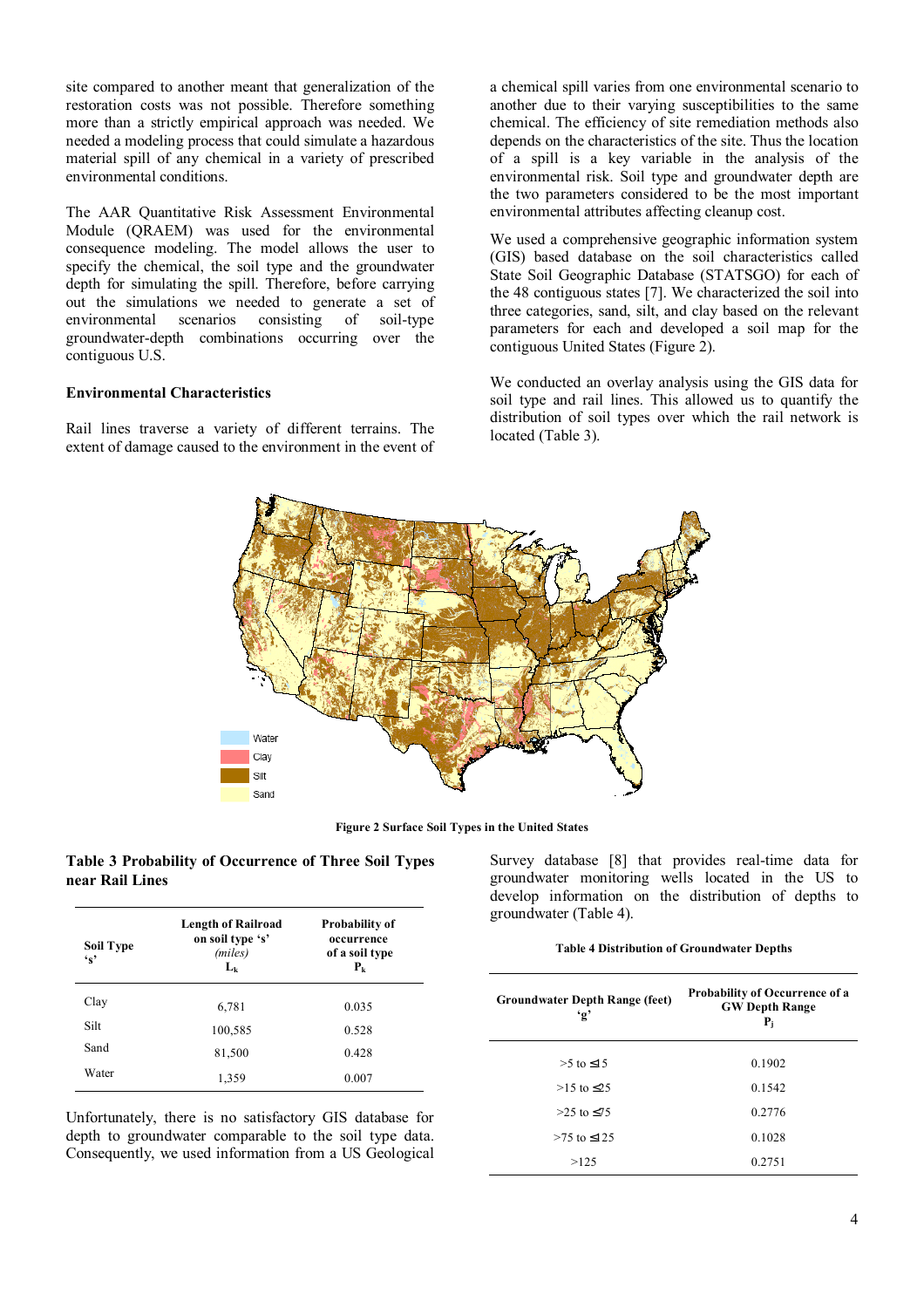Using these two sources of environmental data, we generated a probabilistic matrix of three soil types and five groundwater depths, for a set of fifteen scenarios over which the simulations were conducted using the QRAEMdiscussed above. It should be noted that the model could be run successfully only for 27 of the 59 hazardous materials due to incomplete data for some chemicals. Complete analysis could be conducted on only 24 chemicals for reasons discussed below.

#### **Risk Calculation**

Assuming that soil type and groundwater depth are independent of each other, the expected cost of clean up for each chemical was calculated using Equation 3.

$$
C_c = \sum_{j=1}^{g} \sum_{k=1}^{s} P_j P_k C_{cjk}
$$
 (3)

where,

 $C_c$  = Expected value of clean up of a spill for chemical  $\hat{c}$  (\$)

 $g =$ Number of types of groundwater regions considered

s = Number of types of soils considered

 $P_i$  = Probability of occurrence of a groundwater region 'g' at a spill location

 $P_k$  = Probability of occurrence of soil type 's' at a spill location

 $C_{cik}$  = Average cost of clean up of a spill on groundwater region 'g' and soil type 's' for chemical 'c', obtained from the QRAEM simulations (\$)

Having obtained all the parameters, the risk per car-mile could be calculated for each chemical using Equation 2. Annual risk for all the chemicals was calculated by multiplying the risk per car-mile by the annual car-mile data for each chemical. The annual car-mile data were developed by obtaining the information on the annual number of shipments from AAR TRAIN II database and average shipment distance from US Surface Transportation Board (STB) waybill sample for each chemical. The annual number of shipments, average shipment distance and annual car-mile data are tabulated for the 24 chemicals in Table 5. The expected clean up cost, risk per car-mile and annual risk are tabulated in Table 6.

#### **Table 5 Average Shipment Distance, Carload and Car-mile Data for Products of Interest**

| Chemical         | <b>Average Shipment</b><br><b>Distance</b><br>(car-miles per car) | Annual<br>Carloads | Annual<br><b>Car-miles</b> |  |
|------------------|-------------------------------------------------------------------|--------------------|----------------------------|--|
| A                | 1,047                                                             | 1,735              | 1,817,008                  |  |
| $\boldsymbol{B}$ | 986                                                               | 457                | 450,516                    |  |
| $\mathcal{C}$    | 896                                                               | 4,200              | 3,763,534                  |  |
| D                | 1,059                                                             | 740                | 783,463                    |  |
| $\mathbf E$      | 569                                                               | 3,163              | 1,799,349                  |  |
| $\overline{F}$   | 374                                                               | 2,940              | 1,099,251                  |  |
| G                | 1,103                                                             | 2,138              | 2,358,120                  |  |
| H                | 1,368                                                             | 4,179              | 5,716,993                  |  |
| I                | 434                                                               | 4,439              | 1,927,121                  |  |
| J                | 939                                                               | 4,062              | 3,812,718                  |  |
| K                | 1,186                                                             | 1,422              | 1,685,813                  |  |
| L                | 1,326                                                             | 1,490              | 1,976,449                  |  |
| M                | 938                                                               | 2,364              | 2,216,964                  |  |
| N                | 763                                                               | 27,194             | 20,741,476                 |  |
| $\mathbf O$      | 1,121                                                             | 2,418              | 2,710,194                  |  |
| $\mathbf{P}$     | 1,706                                                             | 7,479              | 12,756,182                 |  |
| Q                | 575                                                               | 11,496             | 6,610,315                  |  |
| R                | 717                                                               | 4,854              | 3,480,267                  |  |
| S                | 560                                                               | 80,503             | 45,062,338                 |  |
| T                | 1,230                                                             | 18,244             | 22,448,144                 |  |
| U                | 573                                                               | 65,595             | 37,597,318                 |  |
| V                | 860                                                               | 3,132              | 2,693,760                  |  |
| W                | 1,301                                                             | 6,236              | 8,115,576                  |  |
| X                | 606                                                               | 5,323              | 3,223,650                  |  |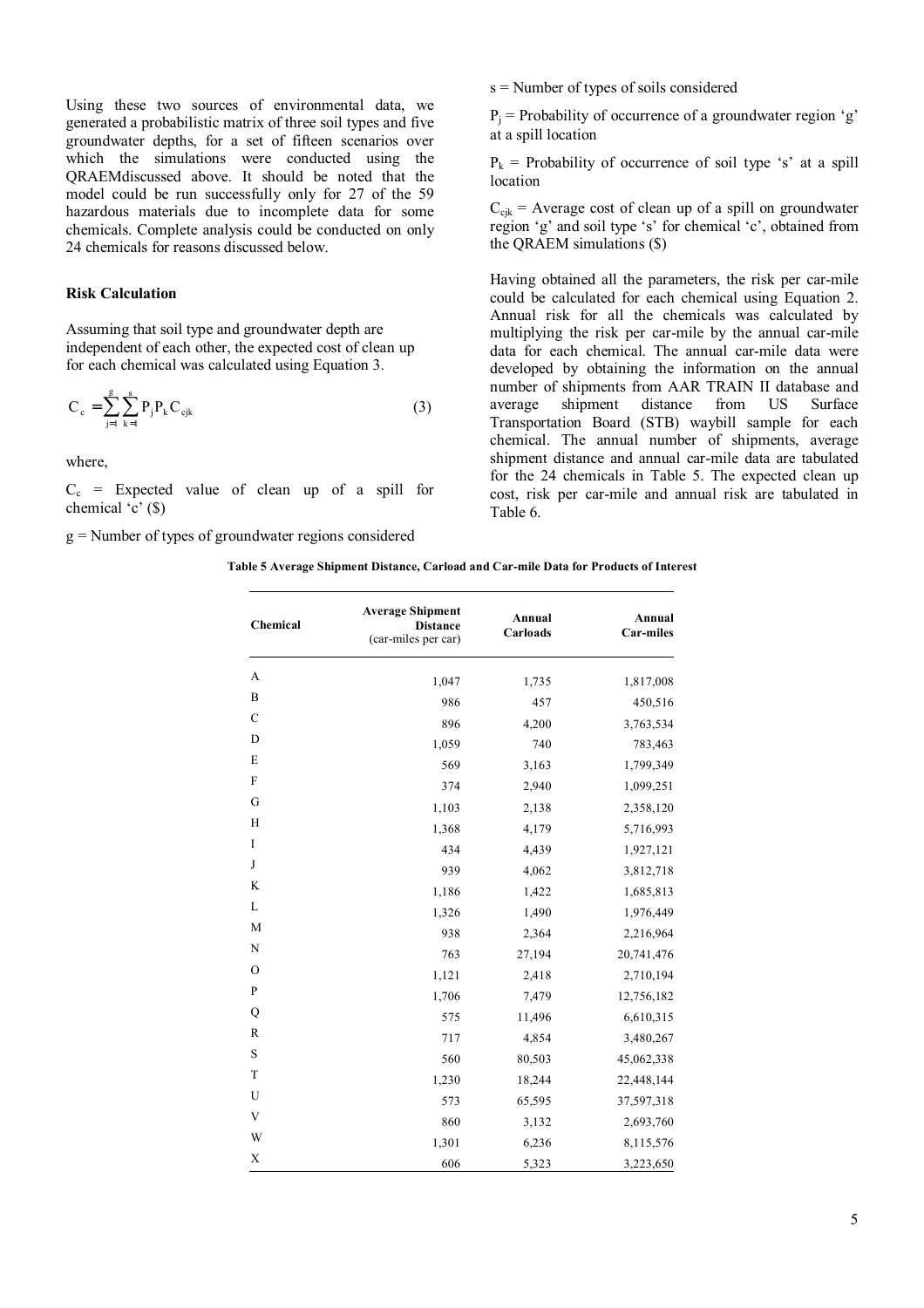| Chemical      | Cost(S)<br>$C_{c}$ | Expected Clean up Risk of a Major Clean-<br>up<br>(\$ per car-mile) | <b>Annual Risk of a</b><br><b>Major Clean-up</b><br>$(\$)$ |
|---------------|--------------------|---------------------------------------------------------------------|------------------------------------------------------------|
| A             | 7,681,086          | 0.1852                                                              | 240,558                                                    |
| B             | 5,994,267          | 0.1446                                                              | 65,127                                                     |
| $\mathcal{C}$ | 8,389,792          | 0.2023                                                              | 761,491                                                    |
| D             | 6,469,324          | 0.1560                                                              | 122,235                                                    |
| E             | 8,547,617          | 0.2061                                                              | 163,823                                                    |
| ${\bf F}$     | 9,995,480          | 0.2411                                                              | 235,150                                                    |
| G             | 7,369,142          | 0.1777                                                              | 419,084                                                    |
| H             | 6,404,303          | 0.1545                                                              | 443,926                                                    |
| I             | 5,402,908          | 0.1303                                                              | 251,104                                                    |
| J             | 6,331,707          | 0.1527                                                              | 582,202                                                    |
| K             | 8,565,875          | 0.2066                                                              | 348,256                                                    |
| L             | 9,844,603          | 0.2374                                                              | 301,074                                                    |
| M             | 6,066,440          | 0.1463                                                              | 324,347                                                    |
| N             | 7,394,838          | 0.1783                                                              | 3,699,016                                                  |
| $\mathcal{O}$ | 7,624,777          | 0.1839                                                              | 498,363                                                    |
| P             | 2,885,746          | 0.0696                                                              | 887,762                                                    |
| Q             | 4,801,821          | 0.1158                                                              | 510,934                                                    |
| $\mathbb{R}$  | 2,017,976          | 0.0487                                                              | 127,153                                                    |
| S             | 1,882,066          | 0.0454                                                              | 1,571,097                                                  |
| $\mathbf T$   | 10,314,995         | 0.2488                                                              | 5,185,142                                                  |
| U             | 1,724,155          | 0.0394                                                              | 1,483,031                                                  |
| V             | 9,309,515          | 0.2245                                                              | 604,789                                                    |
| W             | 7,070,101          | 0.1705                                                              | 1,383,767                                                  |
| X             | 9,688,601          | 0.2337                                                              | 534,463                                                    |

**Table 6 Conditional Release Probability, Expected Clean up Cost, Risk per car-mile, Annual Risk Data for Products of Interest** 

#### **RISK REDUCTION OPTIONS**

The second objective of the research was to assess the extent to which risk could be reduced by using tank car specifications different from the currently used specifications. The alternatives were either to equip the currently used cars with risk reduction features like top fittings, head shields, jacket etc. or to use different tank car specifications with more damage resistant features. For example a 105 specification tank car has tanks ranging in thickness from  $1/2$ " to nearly 1" thickness made of normalized  $TC-128$  steel, an additional  $1/8$ <sup>"</sup> thick steel jacket, no bottom fittings and top fittings housed within a steel bonnet made of  $3/4$ <sup>"</sup> steel. This is in contrast to the 111 specification tank car that typically has a  $7/16$ <sup>n</sup> tank shell and head made of A-516 steel and no extra protection of top fittings. We analyzed the following enhancements to the current car:

- 1. Top Fittings Protection
- 2. Half/Full Height Head Shield
- 3. Jacket

Among tank car specifications, we analyzed the 105A300W and 105A500W consistent with the previous AAR research on ESCs [2]. Apart from these specifications one other important alternative we considered was an enhanced safety 111 car with Gross Rail Load (GRL) equal to 286,000 lbs (286K). All the other tank car specifications in this analysis have a GRL of 263,000 lbs (263K). GRL is defined as the total weight of the tank car and its lading. As a result, the enhanced safety 286K 111 car actually provides the benefit of greater capacity as well as improved safety performance. The risk reduction options for this car are as follows:

- 1. Top Fittings Protection
- 2. Half Height Head Shields
- 3. 1/2" Thick TC-128 Steel Tank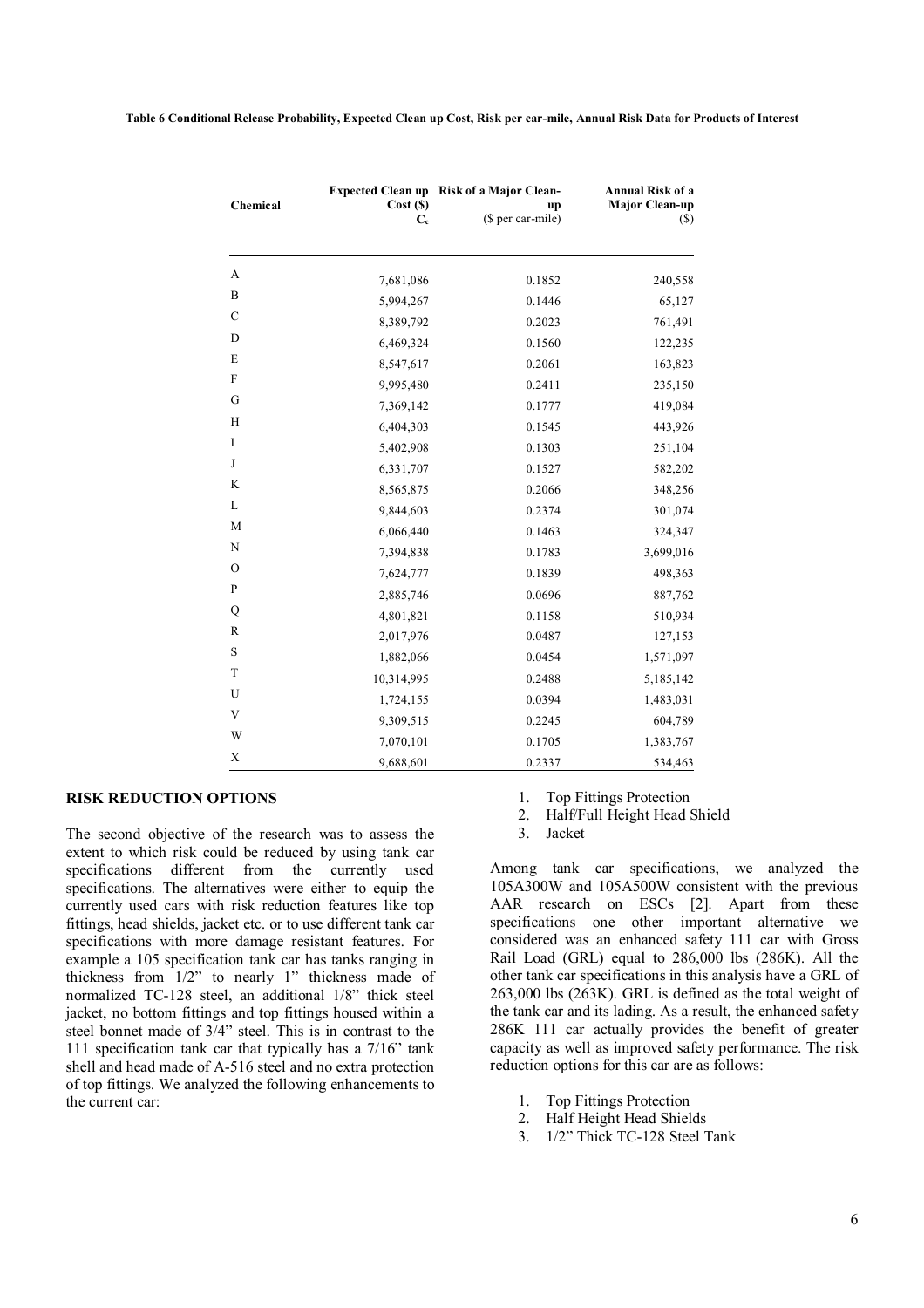#### **COST BENEFIT ANALYSIS**

#### **Net Present Value Calculation**

Determination of the cost-effectiveness of replacing tank cars used for transportation of potential ESCs requires a net present value (NPV) approach. This is because the benefit stream extends far into the future and the NPV provides a better basis for decision-making than a simple payback period. The future benefits and costs must be discounted so that they are consistently valued throughout the analysis. This is primarily due to the effects of inflation and to some degree other sources of uncertainty regarding the actual value of future benefits. It was assumed that a tank car has a life span of 30 years. The NPV was calculated based on the general formula as given by Equation 4.

$$
NPV = \sum_{i=1}^{Y} \frac{B_i - C_i}{(1 + d)^i}
$$
 (4)

where,

 $Y =$  time span over which NPV is calculated (= 30 years),  $Bi = \text{benefit}$  from enhanced tank car in year *i*,  $Ci =$  extra cost of enhanced tank car in year *i*,  $d =$  discount rate (= 16%).

It should be noted that the discount rate of 16% is conservatively high. It assumes that the investment in safer tank cars is being considered in a manner comparable to any other business investment. However, investments for safety or environmental protection purposes are often considered using a lower discount rate. This will have the effect of increasing the NPV.

#### **Benefit Estimation**

Benefit is estimated as the reduction in risk due to replacement or retrofitting of the current tank car types. The reduction in risk is calculated by determining the difference in release probability between the current car and the proposed car. This translates directly to a reduction in expected cost due to a spill of the particular chemical being transported and further on to a reduction in the risk per car-mile reduction. Therefore, reduction in clean up cost risk is calculated as the benefit achieved as a result of replacement. The difference in conditional release probability of tank cars and also those of the individual enhancements was calculated using Phillips et al [6] that has data for carbon steel cars. Comparable data are not available for alloy or aluminum tank cars and therefore, among the 27 chemicals, further analysis could not be carried out for acetic acid, hydrogen peroxide and nitric acid that are transported in such tank cars.

#### **Cost Estimation**

Tank car replacement incurs capital cost and changes in operating cost. There is capital cost involved in making any modification to the tank car or buying a new tank car. More damage resistant designs generally add to the cost of the car as well as its weight. The maximum GRL of railcars is limited by AAR, and in the case of hazardous materials tank cars, by DOT regulations as well. Consequently the lading capacity of the tank car is reduced as a result of any increase in the car's light weight. This means that more shipments, and possibly more cars are required to carry the same quantity of chemical. As a consequence the operating cost and generally the capital cost of transporting the chemical increases.

#### **Replacement Schedule**

The time frame over which the current fleet of tank cars is replaced and the manner of replacement is important for the cost-benefit analysis. Depending on the degree of risk posed by the chemical, three plausible scenarios were considered as follows: a chemical could be so hazardous to the environment that immediate upgrade to an enhanced car is warranted thereby implying immediate replacement, a chemical might pose so little risk that no change to the current fleet is justified, or, there could be chemicals that pose a risk somewhere in between these two extremes such that a slower continuous replacement of the fleet would be appropriate. Three replacement schedules were considered for this analysis, as follows:

- 1. Attrition Based Replacement Each year  $1/30<sup>th</sup>$  of the cars would be retrofitted or replaced. Capital costs, additional operating costs and benefits would all accrue proportionally over the 30-year period.
- 2. Immediate Replacement All cars would be replaced or retrofitted in the first year. Capital cost, increase in operating cost and full benefits would accrue immediately.
- 3. Ten-year Retrofit/Replacement Each year  $1/10^{th}$  of the cars would be retrofitted or replaced. Capital costs, additional operating costs and benefits would all accrue proportionally over the ten-year period after which full benefits and ongoing operating costs would be realized.

## **Results**

All the alternatives led to risk reduction compared to the current scenario for all the chemicals, however, none were cost effective using the immediate replacement schedule or the 10-year retrofit/replacement schedule. This is because the reduction in expected clean up cost of the chemical is not large enough to compensate for the extra capital and operating costs incurred due to replacement.

For the attrition-based replacement schedule neither of 105A300W or 105A500W or the individual enhancements were cost effective. Only enhanced safety 286K 111 tank car yielded a positive NPV with this schedule because there is no capacity penalty paid with this car. In fact it leads to an increase in capacity and hence a reduction in the operating cost. Nineteen of the twenty four chemicals showed a positive net present value (Figure 3).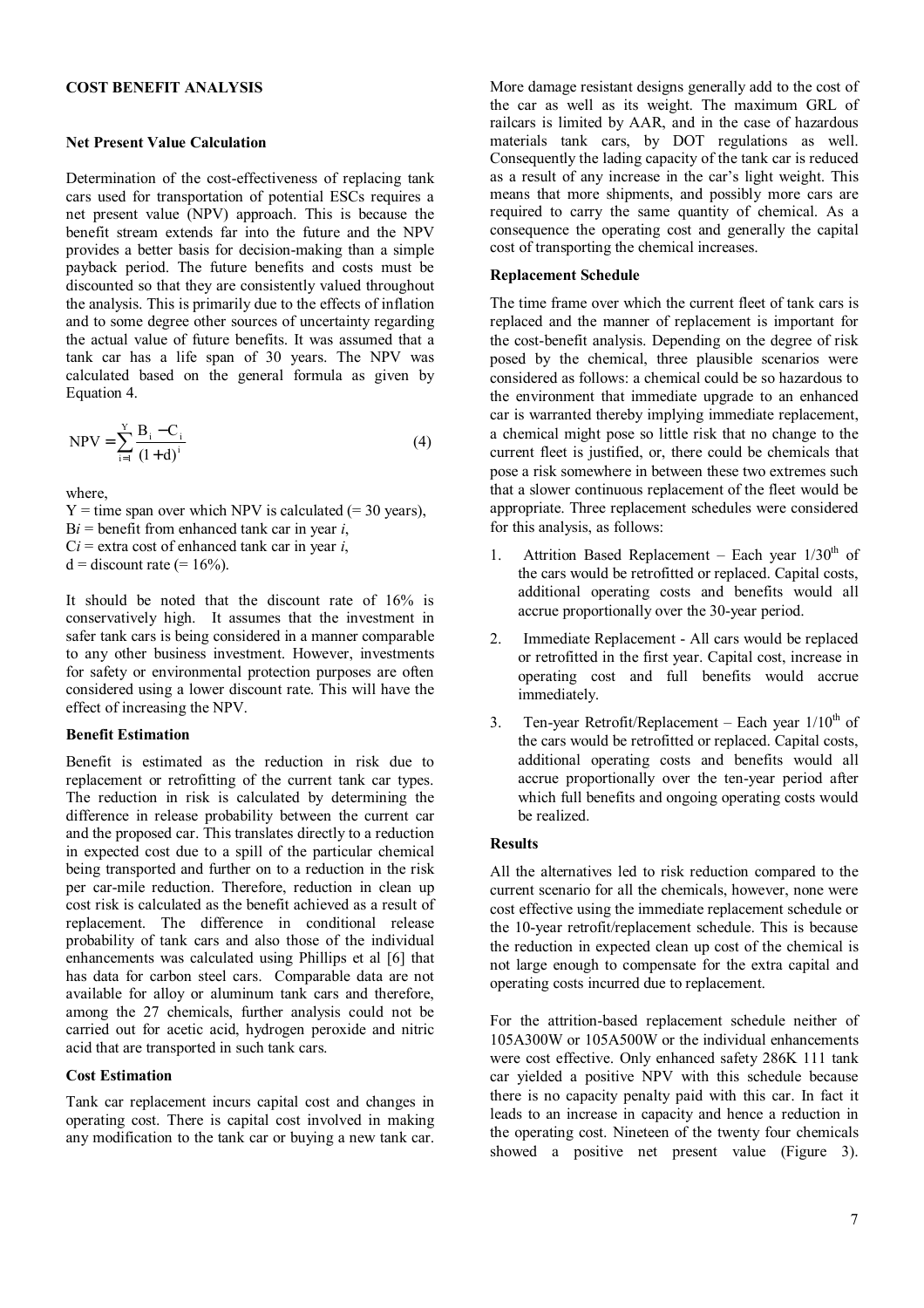

**Figure 3 Net Present Value for Products of Interest using Attrition based Replacement Schedule with 286K Enhanced Safety 111 Car** 

#### **CONCLUSIONS**

The research determined that the estimated annual clean up risk associated with the chemicals under consideration ranged from \$1.7 to 9.7 million dollars and the cost risk per car-mile ranged from 4 to 23 cents. Cost risk per carload is a useful indicator of the liability incurred by railroads while transporting these products. The cost benefit analysis shows that the enhanced safety 286K 111 is a feasible alternative for 19 of the 24 chemicals.

As discussed above, use of a lower discount rate would increase the NPV and might increase the number of

chemicals with a positive NPV. Additionally, the capital cost could be reduced if cars were used more efficiently, further improving the NPV [2]. Finally the benefits presented here are conservative in that they only consider the reduced risk to soil and groundwater. In fact costs due to a number of other sources of risk would also be reduced, further enhancing the NPV. In conclusion the results presented here indicate that the majority of the chemicals considered here could be cost-effectively transported in the enhanced safety 286K car and environmental liability of railroads would be reduced.

#### **REFERENCES**

- 1. Barkan, C. P. L., Dick, C. T., & Anderson, R. (2003). Railroad Derailment Factors Affecting Hazardous Materials Transportation Risk. *Transportation Research Record: Journal of the Transportation Board* (1825), 64-74.
- 2. Barkan, C. P. L., Glickman, T. S., & Harvey, A. E. (1991). Benefit-Cost Evaluation of using Different Specification Tank Cars to Reduce the Risk of Transporting Environmentally Sensitive Chemicals. Transportation Research Record: *Journal of the Transportation Research Board* (1313), 33-43.
- 3. DOT (Department of Transportation), RSPA (Research and Programs Administration). (1995, 21 September). *Crashworthiness Protection Requirements for Tank Cars; Detection and Repair of Cracks, Pits, Corrosion, Lining Flaws, Thermal Protection Flaws and Other Defects of Tank Car Tanks, 49 CFR HM-175A and HM-201, Federal Register 60* (183), 49048-49083.
- 4. Anderson, R. T., & Barkan, C. P. L. (2004). Railroad Accident Rates for Use in Transportation Risk Analysis. *Transportation Research Record: Journal of the Transportation Board* (1863), 88-98*.*